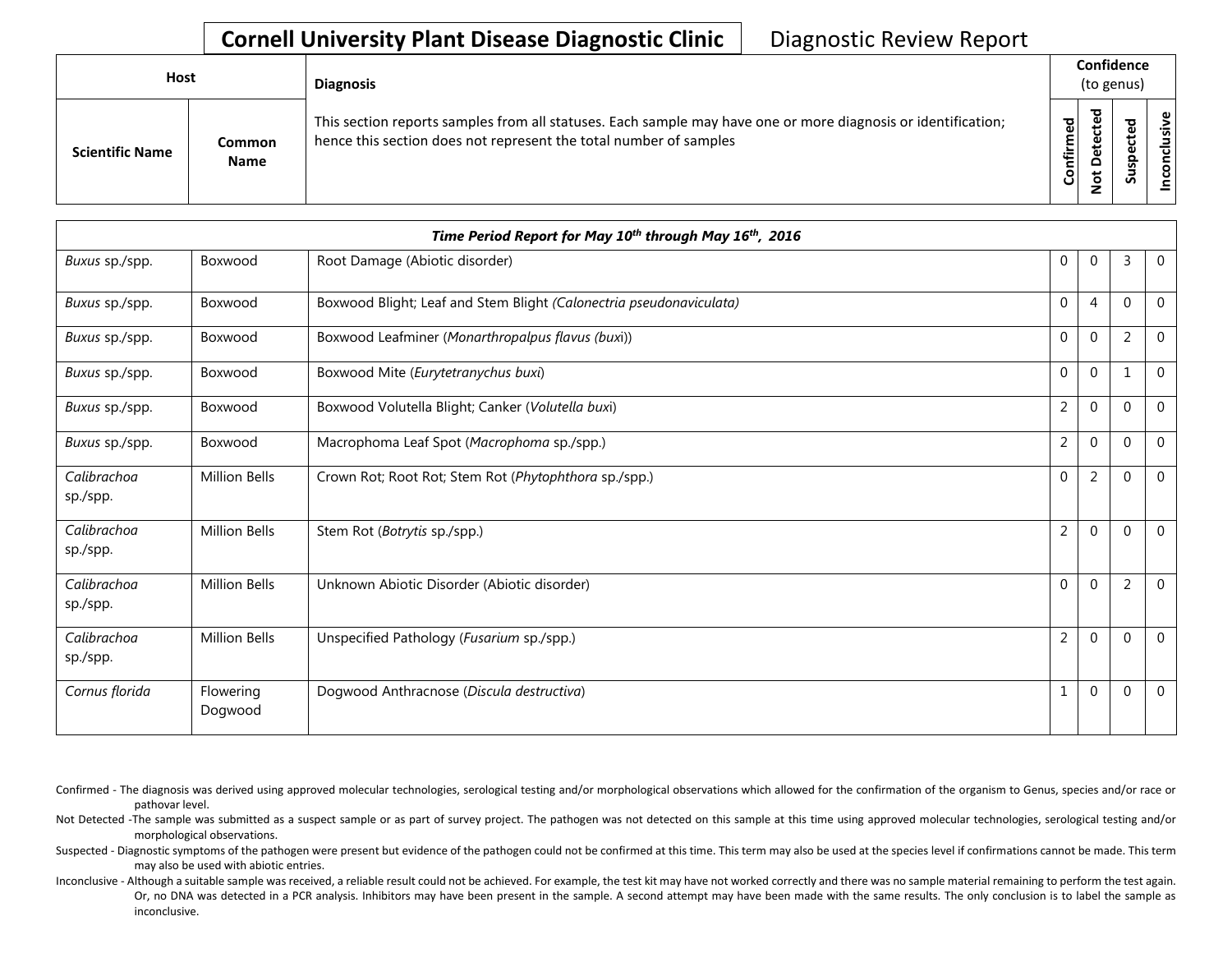## **Cornell University Plant Disease Diagnostic Clinic** | Diagnostic Review Report

| <b>Host</b>            |                       | <b>Diagnosis</b>                                                                                                                                                                   |           |                                                 | Confidence<br>(to genus) |                 |
|------------------------|-----------------------|------------------------------------------------------------------------------------------------------------------------------------------------------------------------------------|-----------|-------------------------------------------------|--------------------------|-----------------|
| <b>Scientific Name</b> | Common<br><b>Name</b> | This section reports samples from all statuses. Each sample may have one or more diagnosis or identification;<br>hence this section does not represent the total number of samples | Confirmed | ъ<br>ن<br>Φ<br>ىپ<br>$\Omega$<br>پ<br>$\bullet$ | ທ                        | ω<br>usiv<br>᠊ᠣ |

| Lycopersicon<br>esculentum | Tomato             | Cucumber Mosaic (Cucumber Mosaic Virus (CMV))                       | $\mathbf 0$  |              | $\mathbf{0}$   | $\mathbf 0$    |
|----------------------------|--------------------|---------------------------------------------------------------------|--------------|--------------|----------------|----------------|
| Lycopersicon<br>esculentum | Tomato             | Potyvirus Group (Potyvirus Group)                                   | $\mathbf{0}$ | 1            | $\Omega$       | $\overline{0}$ |
| Lycopersicon<br>esculentum | Tomato             | Septoria Leaf Spot (Septoria lycopersici)                           | $\mathbf{0}$ |              | $\Omega$       | $\overline{0}$ |
| Lycopersicon<br>esculentum | Tomato             | Tobacco Mosaic (Tobacco Mosaic Virus (TMV))                         | $\mathbf 0$  | $\mathbf{1}$ | $\mathbf{0}$   | $\overline{0}$ |
| Lycopersicon<br>esculentum | Tomato             | Unknown Abiotic Disorder (Abiotic disorder)                         | $\mathbf{0}$ | $\mathbf 0$  | $\overline{3}$ | $\overline{0}$ |
| Lycopersicon<br>sp./spp.   | Tomato             | Late Blight (Phytophthora infestans)                                | $\mathbf{0}$ | $\mathbf{1}$ | $\Omega$       | $\overline{0}$ |
| Lycopersicon<br>sp./spp.   | Tomato             | Not Pathogen; Saprophyte (Secondary Agents; Saprophytes; Unspecif.) |              | $\mathbf 0$  | $\Omega$       | $\overline{0}$ |
| Lycopersicon<br>sp./spp.   | Tomato             | Unknown Abiotic Disorder (Abiotic disorder)                         | $\mathbf{0}$ | $\mathbf{0}$ | $\overline{2}$ | $\overline{0}$ |
| Ocimum basilicum           | <b>Sweet Basil</b> | Bacterial Leaf Spot (Pseudomonas cichorii)                          | $\mathbf{0}$ | $\mathbf{0}$ | $\mathbf{1}$   | $\overline{0}$ |
| Petroselinum<br>crispum    | Parsley            | Cucumber Mosaic (Cucumber Mosaic Virus (CMV))                       | 0            | 1            | $\mathbf{0}$   | $\mathbf 0$    |

Confirmed - The diagnosis was derived using approved molecular technologies, serological testing and/or morphological observations which allowed for the confirmation of the organism to Genus, species and/or race or pathovar level.

Not Detected -The sample was submitted as a suspect sample or as part of survey project. The pathogen was not detected on this sample at this time using approved molecular technologies, serological testing and/or morphological observations.

Suspected - Diagnostic symptoms of the pathogen were present but evidence of the pathogen could not be confirmed at this time. This term may also be used at the species level if confirmations cannot be made. This term may also be used with abiotic entries.

Inconclusive - Although a suitable sample was received, a reliable result could not be achieved. For example, the test kit may have not worked correctly and there was no sample material remaining to perform the test again. Or, no DNA was detected in a PCR analysis. Inhibitors may have been present in the sample. A second attempt may have been made with the same results. The only conclusion is to label the sample as inconclusive.